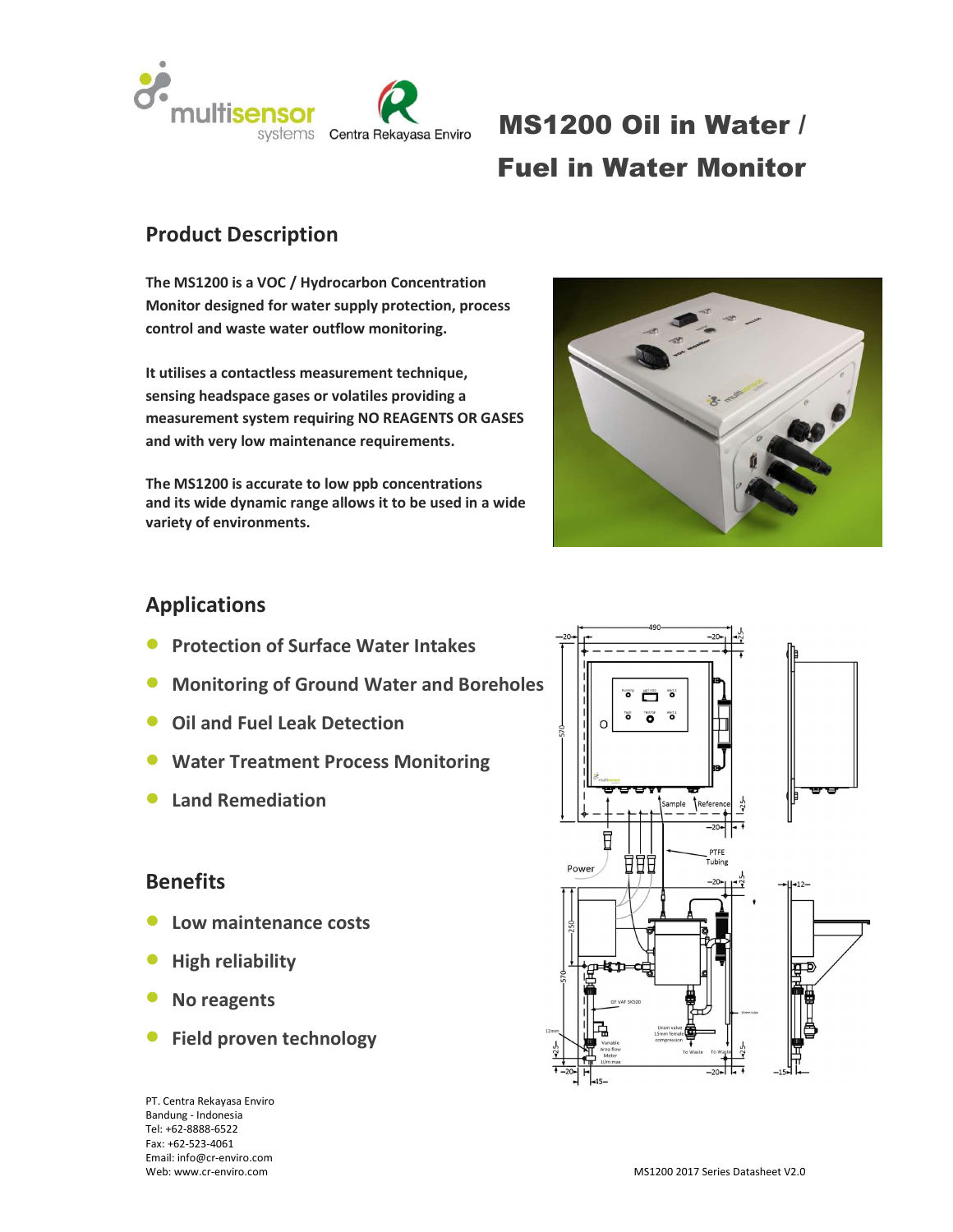#### **BACKGROUND**

The Multisensor Systems MS1200-01 is a high sensitivity, broadband Monitor for Volatile Organic Compounds (Also referred to as Oil in Water Monitor or Hydrocarbon Monitor). It is adapted for applications in the water industry, measurement of industrial discharges and environmental management.

### PRINCIPLE OF OPERATION

The principle of operation is the measurement of headspace gases from a sample tank containing the water to be measured. Through the use of Henry's Law the concentration of gases in the headspace is proportional to the concentration of the substance in the water.

Calibration of the instrument is done by presenting known concentration to the sensors and generating calibration coefficients from the responses obtained.

The MS1200 works by passing water through a sample tank as shown below. The volatile components in the water will pass into the headspace above the water where they will be trapped. This will continue until equilibrium is reached.



A sample of the headspace gases are then passed across sensors in the MS1200 sensor head which respond to the Volatile Organic Compounds (VOCs) in the headspace. This response is then analysed by the instrument and a concentration value is generated based upon the relationship between the concentration present in the headspace and that in the water.

PT. Centra Rekayasa Enviro Bandung - Indonesia Tel: +62-8888-6522 Fax: +62-523-4061 Email: info@cr-enviro.com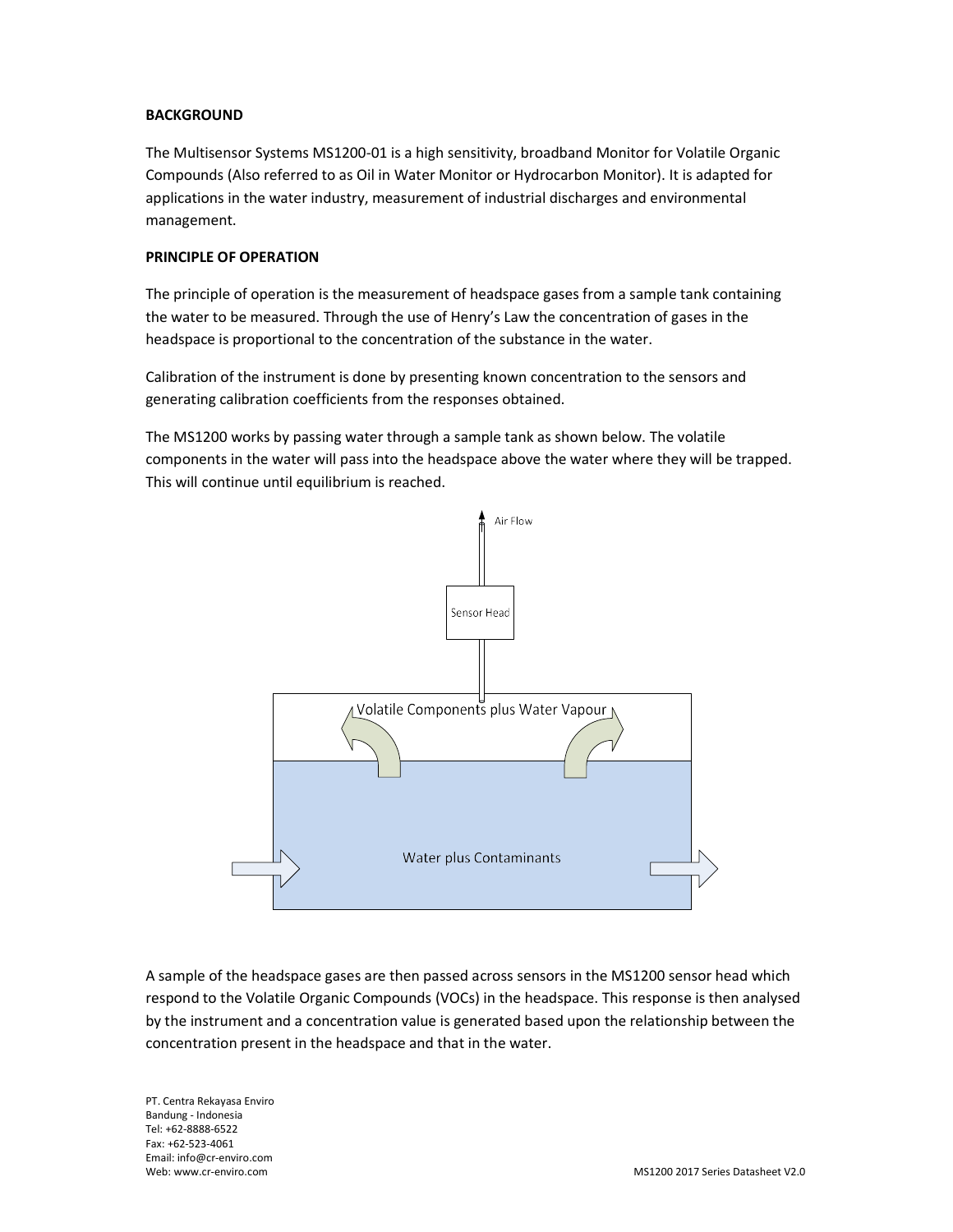#### **CALIBRATION**

For the detailed calibration technique see MS1200 Operation and Maintenance Manual. The technique is to present standards of Toluene in water to the instrument. Calibration is then done either automatically by the instrument or can be done manually.

Validation of systems in the field is achieved using the Multisensor Validation Kit which presents a standard concentration to the instrument.



#### TYPICAL PERFORMANCE

#### Typical response compared to GCMS measurement from a certified laboratory.



PT. Centra Rekayasa Enviro Bandung - Indonesia Tel: +62-8888-6522 Fax: +62-523-4061 Email: info@cr-enviro.com